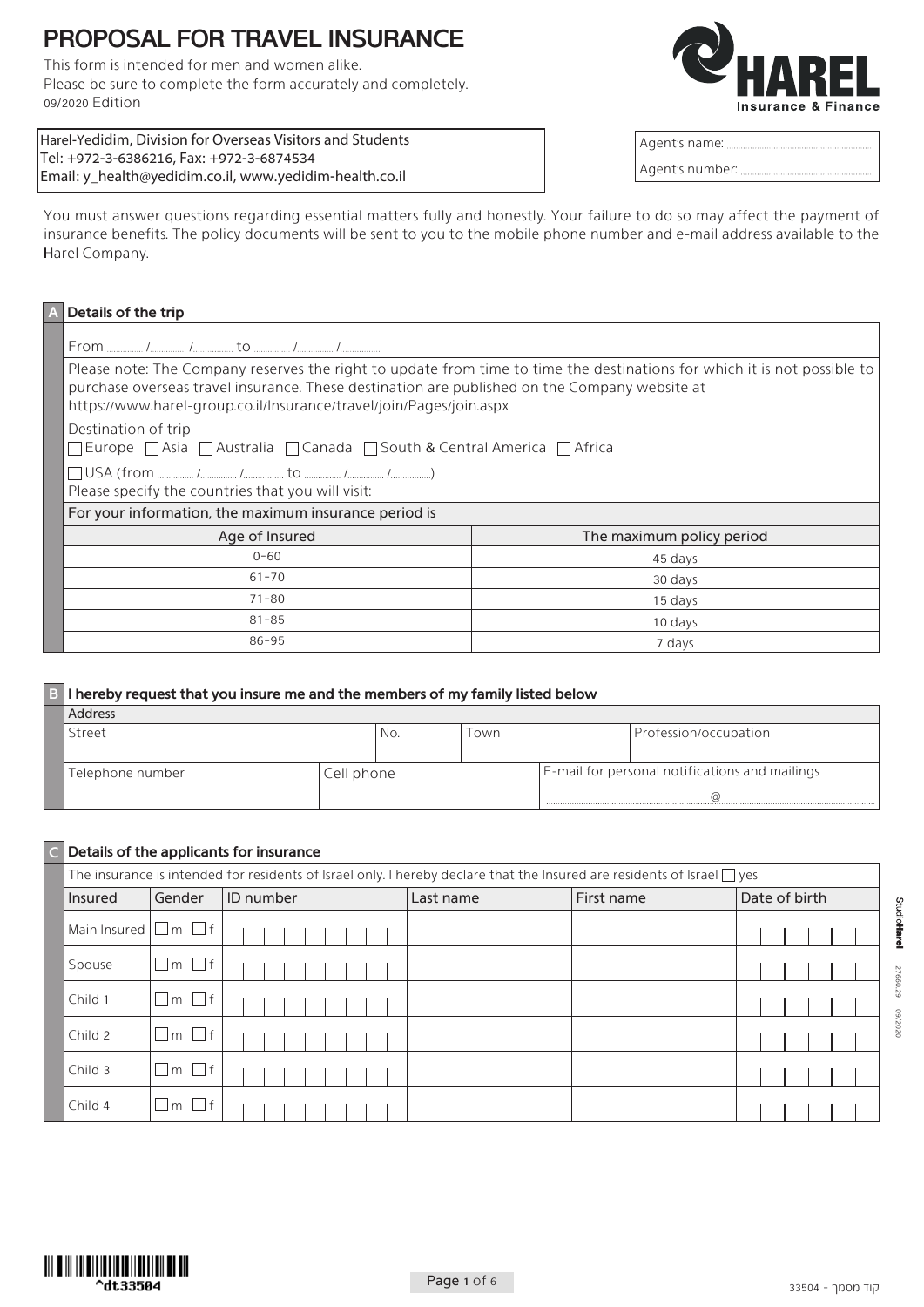|                                                                                                                                                                                                                                                                               | Health Condition Statement (answer the questions below by marking a check $(\checkmark)$ in the column with the correct answer)                                                                                       |  |                      |    |     |  |            |    |     |  |            |  |            |  |
|-------------------------------------------------------------------------------------------------------------------------------------------------------------------------------------------------------------------------------------------------------------------------------|-----------------------------------------------------------------------------------------------------------------------------------------------------------------------------------------------------------------------|--|----------------------|----|-----|--|------------|----|-----|--|------------|--|------------|--|
| Please note that the Policy does not cover medical expenses overseas that arise from a preexisting medical condition, unless the Insured<br>purchased a rider for worsening of a preexisting medical condition.<br>Spouse<br>Child 1<br>Main<br>Child 2<br>Child 3<br>Child 4 |                                                                                                                                                                                                                       |  |                      |    |     |  |            |    |     |  |            |  |            |  |
|                                                                                                                                                                                                                                                                               |                                                                                                                                                                                                                       |  | Insured<br>no<br>yes |    | yes |  | $no$   yes | no | yes |  | $no$   yes |  | $no$   yes |  |
| 1.1                                                                                                                                                                                                                                                                           | Is the purpose of the trip for one or more of the travelers is to receive<br>a medical care?                                                                                                                          |  |                      | no |     |  |            |    |     |  |            |  |            |  |
|                                                                                                                                                                                                                                                                               | If the answer to Question 1 is "yes", we will not be able to accept you for this insurance plan.                                                                                                                      |  |                      |    |     |  |            |    |     |  |            |  |            |  |
|                                                                                                                                                                                                                                                                               | Has one or more of the travelers received regular medication or other                                                                                                                                                 |  |                      |    |     |  |            |    |     |  |            |  |            |  |
|                                                                                                                                                                                                                                                                               | treatment or been recommended to receive medication or other                                                                                                                                                          |  |                      |    |     |  |            |    |     |  |            |  |            |  |
|                                                                                                                                                                                                                                                                               | treatment in the last six months?                                                                                                                                                                                     |  |                      |    |     |  |            |    |     |  |            |  |            |  |
|                                                                                                                                                                                                                                                                               | Please note: It is not necessary to check "yes" if the medication is for: cholesterol, hypothyroidism, attention disorder, blood pressure,                                                                            |  |                      |    |     |  |            |    |     |  |            |  |            |  |
|                                                                                                                                                                                                                                                                               | sleep disorders, hormone treatment, vitamins, food additives, an allergy or birth control pills.                                                                                                                      |  |                      |    |     |  |            |    |     |  |            |  |            |  |
|                                                                                                                                                                                                                                                                               | If you answered "yes" to Question 2, you must answer Question 2.1<br>If you answered "no" to Question 2, proceed to Question 3.                                                                                       |  |                      |    |     |  |            |    |     |  |            |  |            |  |
|                                                                                                                                                                                                                                                                               | 2.1 Are you in treatment or have you been recommended to receive                                                                                                                                                      |  |                      |    |     |  |            |    |     |  |            |  |            |  |
|                                                                                                                                                                                                                                                                               | one or more of the following treatments:                                                                                                                                                                              |  |                      |    |     |  |            |    |     |  |            |  |            |  |
|                                                                                                                                                                                                                                                                               | $\Box$ dialysis $\Box$ blood transfusion $\Box$ treatment in a pain clinic                                                                                                                                            |  |                      |    |     |  |            |    |     |  |            |  |            |  |
|                                                                                                                                                                                                                                                                               | $\Box$ oncological treatment $\Box$ other treatment following organ                                                                                                                                                   |  |                      |    |     |  |            |    |     |  |            |  |            |  |
|                                                                                                                                                                                                                                                                               | transplant, biological/anti-rejection treatment                                                                                                                                                                       |  |                      |    |     |  |            |    |     |  |            |  |            |  |
|                                                                                                                                                                                                                                                                               | Have you been diagnosed for one or more of the following medical                                                                                                                                                      |  |                      |    |     |  |            |    |     |  |            |  |            |  |
|                                                                                                                                                                                                                                                                               | conditions:<br>$\Box$ chronic kidney disease                                                                                                                                                                          |  |                      |    |     |  |            |    |     |  |            |  |            |  |
|                                                                                                                                                                                                                                                                               | $\Box$ disease of the nervous system (such as multiple sclerosis)                                                                                                                                                     |  |                      |    |     |  |            |    |     |  |            |  |            |  |
|                                                                                                                                                                                                                                                                               | $\Box$ Chron's disease $\Box$ chronic liver disease                                                                                                                                                                   |  |                      |    |     |  |            |    |     |  |            |  |            |  |
|                                                                                                                                                                                                                                                                               | $\Box$ a degenerative disease, such as ALS $\Box$ cystic fibrosis $\Box$ COPD                                                                                                                                         |  |                      |    |     |  |            |    |     |  |            |  |            |  |
|                                                                                                                                                                                                                                                                               | congestive heart failure □ stroke in the last                                                                                                                                                                         |  |                      |    |     |  |            |    |     |  |            |  |            |  |
|                                                                                                                                                                                                                                                                               | If any of the answers is "yes," you must add an up-to-date certificate from the attending physical regarding your current medical                                                                                     |  |                      |    |     |  |            |    |     |  |            |  |            |  |
|                                                                                                                                                                                                                                                                               | condition: diagnoses, medications, treatments and monitoring. If you answered "no" (to Question 2.1), you must purchase supplementary<br>insurance for worsening of a preexisting condition.                          |  |                      |    |     |  |            |    |     |  |            |  |            |  |
| 3.                                                                                                                                                                                                                                                                            | Has one of more of the travelers undergone or been recommended to                                                                                                                                                     |  |                      |    |     |  |            |    |     |  |            |  |            |  |
|                                                                                                                                                                                                                                                                               | undergo hospitalization or surgery associated to one or more of the                                                                                                                                                   |  |                      |    |     |  |            |    |     |  |            |  |            |  |
|                                                                                                                                                                                                                                                                               | following problems: head, heart (including catheterization), kidneys or                                                                                                                                               |  |                      |    |     |  |            |    |     |  |            |  |            |  |
|                                                                                                                                                                                                                                                                               | urinary tract, digestive tract, lungs, orthopedics.                                                                                                                                                                   |  |                      |    |     |  |            |    |     |  |            |  |            |  |
|                                                                                                                                                                                                                                                                               | Please note: It is not necessary to check "yes" if the reference is to aesthetic cosmetic surgery, out-patient surgery or surgery that                                                                                |  |                      |    |     |  |            |    |     |  |            |  |            |  |
|                                                                                                                                                                                                                                                                               | does not require hospitalization.                                                                                                                                                                                     |  |                      |    |     |  |            |    |     |  |            |  |            |  |
|                                                                                                                                                                                                                                                                               | If you answered "yes" to Question 3, you must answer Question 3.1<br>If you answered "no" proceed to Question 4.                                                                                                      |  |                      |    |     |  |            |    |     |  |            |  |            |  |
|                                                                                                                                                                                                                                                                               | 3.1 Has the surgery/hospitalization already been performed and have                                                                                                                                                   |  |                      |    |     |  |            |    |     |  |            |  |            |  |
|                                                                                                                                                                                                                                                                               | 3 months passed since then?                                                                                                                                                                                           |  |                      |    |     |  |            |    |     |  |            |  |            |  |
|                                                                                                                                                                                                                                                                               | If you answered "no", you must attach an up-to-date certificate from the attending physician regarding the surgery/hospitalization/                                                                                   |  |                      |    |     |  |            |    |     |  |            |  |            |  |
|                                                                                                                                                                                                                                                                               | catherization you were recommended to undergo and regarding your current health and functional condition in this regard.                                                                                              |  |                      |    |     |  |            |    |     |  |            |  |            |  |
|                                                                                                                                                                                                                                                                               | If you answered "yes," you must purchase supplementary insurance for worsening of a preexisting condition                                                                                                             |  |                      |    |     |  |            |    |     |  |            |  |            |  |
| 4.                                                                                                                                                                                                                                                                            | Has one or more of the travelers been referred in the past 6 months for<br>one or more of the following tests (not as part of routine testing): MRI                                                                   |  |                      |    |     |  |            |    |     |  |            |  |            |  |
|                                                                                                                                                                                                                                                                               | (head or orthopedic), CT (head or orthopedic), gastroscopy, colonoscopy,                                                                                                                                              |  |                      |    |     |  |            |    |     |  |            |  |            |  |
|                                                                                                                                                                                                                                                                               | echocardiogram, carotid Doppler, stress tests, holter                                                                                                                                                                 |  |                      |    |     |  |            |    |     |  |            |  |            |  |
|                                                                                                                                                                                                                                                                               | If the answer is "yes" (to Question 4), you must add an up-to-date certificate from the attending physical regarding the medical                                                                                      |  |                      |    |     |  |            |    |     |  |            |  |            |  |
|                                                                                                                                                                                                                                                                               | tests to which you were referred, the reasons for the test and, if performed, regarding the results and recommendations for further                                                                                   |  |                      |    |     |  |            |    |     |  |            |  |            |  |
|                                                                                                                                                                                                                                                                               | treatment and monitoring.                                                                                                                                                                                             |  |                      |    |     |  |            |    |     |  |            |  |            |  |
| 5.1                                                                                                                                                                                                                                                                           | Have you been diagnosed or experienced:                                                                                                                                                                               |  |                      |    |     |  |            |    |     |  |            |  |            |  |
|                                                                                                                                                                                                                                                                               | $\Box$ a stroke of any kind<br>$\Box$ heart disease (such as heart attack, catheterization, bypass surgery,                                                                                                           |  |                      |    |     |  |            |    |     |  |            |  |            |  |
|                                                                                                                                                                                                                                                                               | cardiac arrhythmia or other heart problem)                                                                                                                                                                            |  |                      |    |     |  |            |    |     |  |            |  |            |  |
|                                                                                                                                                                                                                                                                               | carotid of carotid arteries                                                                                                                                                                                           |  |                      |    |     |  |            |    |     |  |            |  |            |  |
|                                                                                                                                                                                                                                                                               | If you answered "yes" to Question 5 and your travel destination in the United States, you must add an up-to-date certificate from the                                                                                 |  |                      |    |     |  |            |    |     |  |            |  |            |  |
|                                                                                                                                                                                                                                                                               | attending physical regarding your current medical condition: diagnoses, medications, treatments and monitoring.If you answered                                                                                        |  |                      |    |     |  |            |    |     |  |            |  |            |  |
|                                                                                                                                                                                                                                                                               | "yes" to Question 5 and the travel destination is not the United States, you must answer Question 5.1.                                                                                                                |  |                      |    |     |  |            |    |     |  |            |  |            |  |
|                                                                                                                                                                                                                                                                               | 5.1 When was the last event and/or surgery that you underwent due<br>to this problem:                                                                                                                                 |  |                      |    |     |  |            |    |     |  |            |  |            |  |
|                                                                                                                                                                                                                                                                               | $\Box$ during the past 12 months $\Box$ more than 12 months ago                                                                                                                                                       |  |                      |    |     |  |            |    |     |  |            |  |            |  |
|                                                                                                                                                                                                                                                                               | If you answered "during the last 12 year," you must attach an up-to-date certificate from the attending physical regarding your                                                                                       |  |                      |    |     |  |            |    |     |  |            |  |            |  |
|                                                                                                                                                                                                                                                                               | current medical condition: diagnoses, medications, treatments and monitoring. If you answered "more than 12 months ago," you                                                                                          |  |                      |    |     |  |            |    |     |  |            |  |            |  |
|                                                                                                                                                                                                                                                                               | must purchase supplementary insurance for worsening of a preexisting medical condition.                                                                                                                               |  |                      |    |     |  |            |    |     |  |            |  |            |  |
|                                                                                                                                                                                                                                                                               | Supplementary Insurance for Cancellation and Shortening of a Trip - If you are interested in purchasing supplementary insurance for<br>cancellation and shortening of a trip, you much answer the following question: |  |                      |    |     |  |            |    |     |  |            |  |            |  |
| 6.                                                                                                                                                                                                                                                                            | Do you and/or any of the insurance candidates have a close relative who                                                                                                                                               |  |                      |    |     |  |            |    |     |  |            |  |            |  |
|                                                                                                                                                                                                                                                                               | in the past 6 months was hospitalized (close relative - including spouse                                                                                                                                              |  |                      |    |     |  |            |    |     |  |            |  |            |  |
|                                                                                                                                                                                                                                                                               | of the Insured, his parents, his children, his siblings, his grandfather, his                                                                                                                                         |  |                      |    |     |  |            |    |     |  |            |  |            |  |
|                                                                                                                                                                                                                                                                               | grandmother, his grandchildren)?<br>If the answer is "yes", the coverage does not apply to conditions in which the travel was shortened or cancelled due to a preexisting                                             |  |                      |    |     |  |            |    |     |  |            |  |            |  |
|                                                                                                                                                                                                                                                                               | medical condition of the Insured or of a close relative who was hospitalized in the past 6 months prior to purchase of the Policy.                                                                                    |  |                      |    |     |  |            |    |     |  |            |  |            |  |

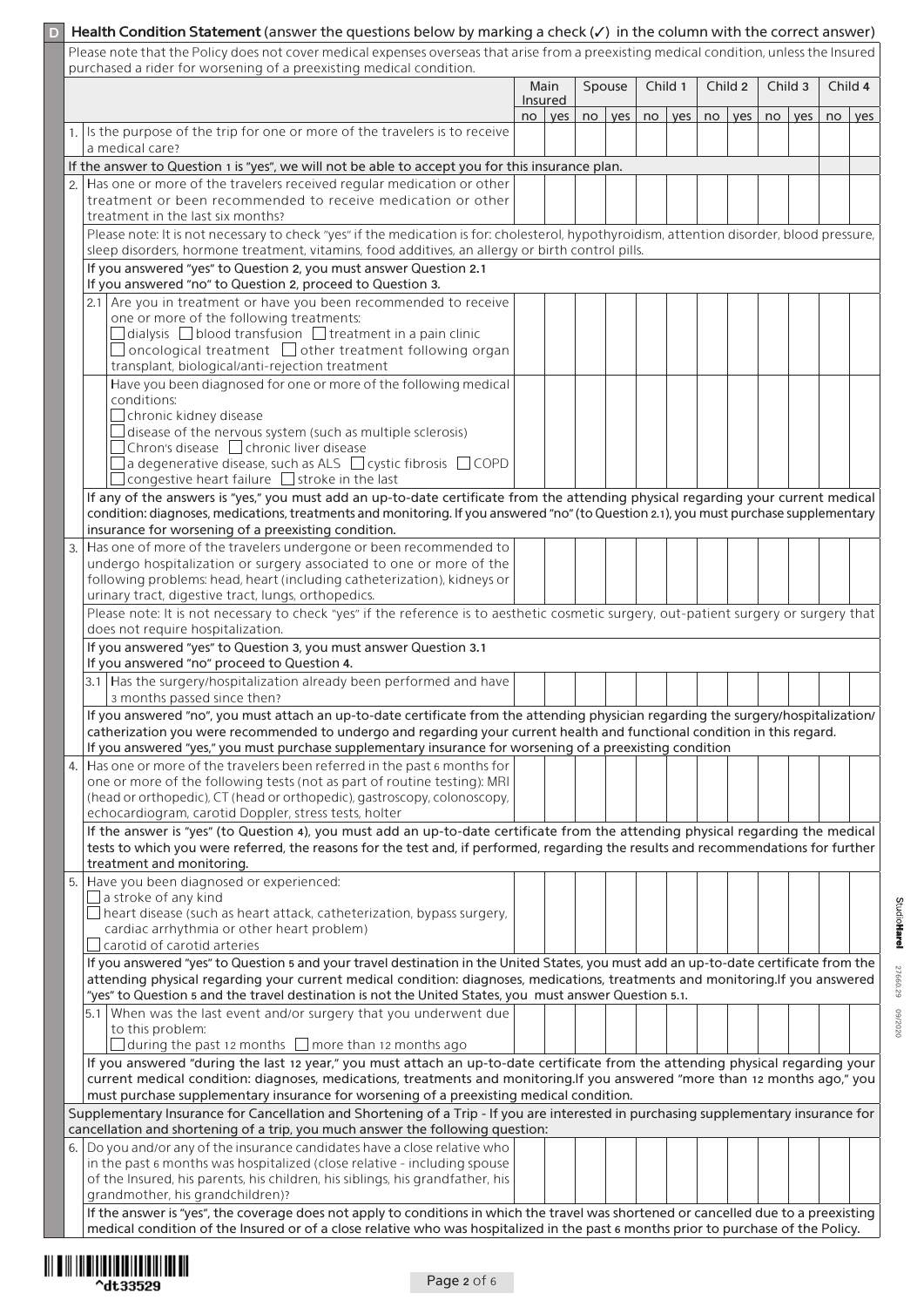## **D** Health Condition Statement (answer the questions below by marking a check (✓) in the column with the correct answer)

|                                                                                                                                                                                                                                                                                                                                                                                                 | Rider for Pregnancy - for Women Aged 18-42, and Up to Week 32 of Pregnancy (inclusive)                                                                                                                                                                          |  |  |  |  |  |  |  |  |  |
|-------------------------------------------------------------------------------------------------------------------------------------------------------------------------------------------------------------------------------------------------------------------------------------------------------------------------------------------------------------------------------------------------|-----------------------------------------------------------------------------------------------------------------------------------------------------------------------------------------------------------------------------------------------------------------|--|--|--|--|--|--|--|--|--|
|                                                                                                                                                                                                                                                                                                                                                                                                 | Are you pregnant?                                                                                                                                                                                                                                               |  |  |  |  |  |  |  |  |  |
|                                                                                                                                                                                                                                                                                                                                                                                                 |                                                                                                                                                                                                                                                                 |  |  |  |  |  |  |  |  |  |
|                                                                                                                                                                                                                                                                                                                                                                                                 | 7.2 Is the pregnancy defined as a pregnancy at risk, or was it<br>recommended by a physician that you not travel overseas?<br>If the answer is "yes," and in light of your being in a pregnancy at<br>risk, it is not possible to accept you for the insurance. |  |  |  |  |  |  |  |  |  |
| $\blacksquare$ If you are pregnant (not in a pregnancy at risk), you must purchase the rider for pregnancy.<br>If you are 42 years old, of if you will turn 42 before the end of the Insurance Period, or if you will be in Week 32 before the end of<br>the Insurance Period, it is not possible to purchase the rider for pregnancy (according to the terms of the rider) and therefore it is |                                                                                                                                                                                                                                                                 |  |  |  |  |  |  |  |  |  |

not possible to purchase the insurance..

StudioHarel 27660.29 09/2020 02/09/2020 27/2020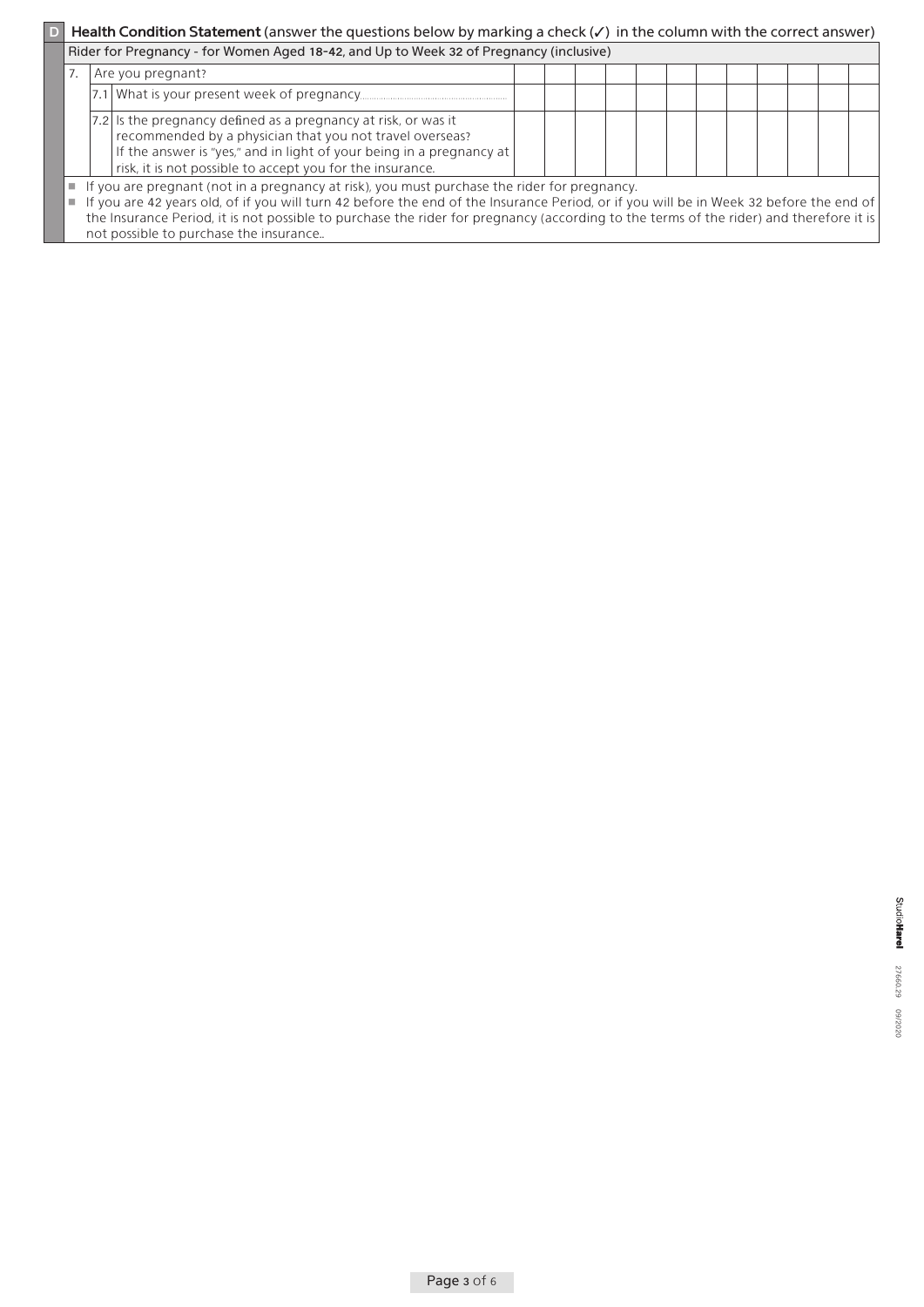### **E** Insurance Plan - First Class

|             | Name of Plan                                                                                                                                                                                                                                                                                                                                                                                                                                                                                                                                                                                                                                                                              | Main Insured Spouse |              | Child 1         | Child 2         | Child 3                                                                        | Child 4         | Insurance Period                                                                                                                                                                                                                                                                                                                                                                       |
|-------------|-------------------------------------------------------------------------------------------------------------------------------------------------------------------------------------------------------------------------------------------------------------------------------------------------------------------------------------------------------------------------------------------------------------------------------------------------------------------------------------------------------------------------------------------------------------------------------------------------------------------------------------------------------------------------------------------|---------------------|--------------|-----------------|-----------------|--------------------------------------------------------------------------------|-----------------|----------------------------------------------------------------------------------------------------------------------------------------------------------------------------------------------------------------------------------------------------------------------------------------------------------------------------------------------------------------------------------------|
|             | Medical Insurance - Basic Policy                                                                                                                                                                                                                                                                                                                                                                                                                                                                                                                                                                                                                                                          | ✓                   | ✓            | ✓               | ✓               | ✓                                                                              | ✓               | Entire insurance period                                                                                                                                                                                                                                                                                                                                                                |
| BASIC LEVEL | Search and rescue - included at the<br>Basic Level.<br>(If you are not interested in this<br>coverage, please mark). The<br>coverage for search and rescue, if<br>purchased as part of the Policy, will<br>not apply the following countries:<br>one of the Arab states, Afghanistan,<br>Mauritania, Malaysia, Nigeria, Somalia,<br>Sudan, Pakistan, Chad, North Korea,<br>Russia-Chechnya, the Central African<br>Republic, Yemen. A country that<br>does not have diplomatic relations<br>with Israel, including a diplomatic<br>representative office, and territories<br>controlled or administrated by the<br>Palestinian Authority or territories<br>occupied by terrorist parties. | not<br>interested   | ⊿not         | not             | $\lrcorner$ not | $\sqcup$ not<br>interested   interested   interested   interested   interested | $\lrcorner$ not | Entire insurance period                                                                                                                                                                                                                                                                                                                                                                |
|             | Third-party liability - included in the<br>Basic Level.<br>(If you are not interested in this<br>coverage, please mark).                                                                                                                                                                                                                                                                                                                                                                                                                                                                                                                                                                  | not<br>interested   | $\sqcup$ not | $\lrcorner$ not | $\Box$ not      | $\Box$ not<br>interested linterested linterested linterested linterested       | $\Box$ not      | Entire insurance period                                                                                                                                                                                                                                                                                                                                                                |
|             | Supplemental coverage                                                                                                                                                                                                                                                                                                                                                                                                                                                                                                                                                                                                                                                                     |                     |              |                 |                 |                                                                                |                 |                                                                                                                                                                                                                                                                                                                                                                                        |
|             | Baggage - loss or theft (personal<br>accompanying luggage)                                                                                                                                                                                                                                                                                                                                                                                                                                                                                                                                                                                                                                |                     |              |                 |                 |                                                                                |                 | Entire insurance period                                                                                                                                                                                                                                                                                                                                                                |
|             | Cancellation and shortening of a trip (for<br>a medical reason) includes basic coverage<br>for the pandemic (COVID-19).                                                                                                                                                                                                                                                                                                                                                                                                                                                                                                                                                                   |                     |              |                 |                 |                                                                                |                 | Entire insurance period                                                                                                                                                                                                                                                                                                                                                                |
|             | Cancellation or shortening of a trip as<br>the result of the pandemic (COVID-19)<br>with an increased refund ceiling.<br>You may purchase this rider subject to<br>purchase of the Rider for Cancellation<br>and Shortening of a Trip.                                                                                                                                                                                                                                                                                                                                                                                                                                                    |                     |              |                 |                 |                                                                                |                 | Entire insurance period                                                                                                                                                                                                                                                                                                                                                                |
|             | Worsening of a preexisting medical<br>condition                                                                                                                                                                                                                                                                                                                                                                                                                                                                                                                                                                                                                                           |                     |              |                 |                 |                                                                                |                 | Coverage for worsening of<br>a medical condition that is<br>purchased will be in effect<br>until the maximum period<br>for this coverage according<br>to Section A above.                                                                                                                                                                                                              |
|             | Pregnancy up to Week 32 for an<br>Insured up to 42 years of age<br>If the pregnancy is defined as a high-risk<br>pregnancy, there will be no coverage to<br>anything associated with or arising from<br>pregnancy.                                                                                                                                                                                                                                                                                                                                                                                                                                                                        |                     |              |                 |                 |                                                                                |                 | Supplemental insurance<br>for pregnancy that is<br>purchased for additional<br>insurance fees will be valid<br>until Week 32 (inclusive)<br>of the pregnancy or up to<br>age 42, whichever<br>occurs earlier, including<br>in a case of extension of<br>the policy or purchase of<br>supplemental insurance<br>for pregnancy within<br>the maximum period as<br>defined in the Policy. |
|             | Death or loss of limbs due to an accident<br>event incurred by the Insured (up to age 70)                                                                                                                                                                                                                                                                                                                                                                                                                                                                                                                                                                                                 |                     |              |                 |                 |                                                                                |                 | Entire insurance period                                                                                                                                                                                                                                                                                                                                                                |
|             | Extreme sports (it is not possible to<br>purchase this coverage with coverage<br>for pregnancy)                                                                                                                                                                                                                                                                                                                                                                                                                                                                                                                                                                                           |                     |              |                 |                 |                                                                                |                 | From  / /<br>to  / /                                                                                                                                                                                                                                                                                                                                                                   |
|             | Winter sports (it is not possible to<br>purchase this coverage with coverage<br>for pregnancy)                                                                                                                                                                                                                                                                                                                                                                                                                                                                                                                                                                                            |                     |              |                 |                 |                                                                                |                 | From  / /<br>to  / /                                                                                                                                                                                                                                                                                                                                                                   |
|             | Personal portable computer/tablet                                                                                                                                                                                                                                                                                                                                                                                                                                                                                                                                                                                                                                                         |                     |              |                 |                 |                                                                                |                 | Entire insurance period                                                                                                                                                                                                                                                                                                                                                                |
|             | Cell phone                                                                                                                                                                                                                                                                                                                                                                                                                                                                                                                                                                                                                                                                                |                     |              |                 |                 |                                                                                |                 | Entire insurance period                                                                                                                                                                                                                                                                                                                                                                |
|             | Two-wheel bicycle - total loss or theft or<br>damage over 50%, please mark the limit<br>of liability requested<br>$\Box$ \$2,500 $\Box$ \$4,500 $\Box$ \$6,000<br>Date of purchase of bicycle                                                                                                                                                                                                                                                                                                                                                                                                                                                                                             |                     |              |                 |                 |                                                                                |                 | Entire insurance period                                                                                                                                                                                                                                                                                                                                                                |
|             | Cancellation of co-pay for rented car/<br>rented caravan abroad (for driver from<br>age 24 to age 75) Purchase of this<br>coverage is for one Insured - the coverage<br>in the Policy is for each Insured whose<br>name is designated on the rental form.                                                                                                                                                                                                                                                                                                                                                                                                                                 |                     |              |                 |                 |                                                                                |                 | From  / /<br>$\mathsf{to}$ / /                                                                                                                                                                                                                                                                                                                                                         |

**StudioHarel** 27660.29 09/2020 02/09/2020 27/2020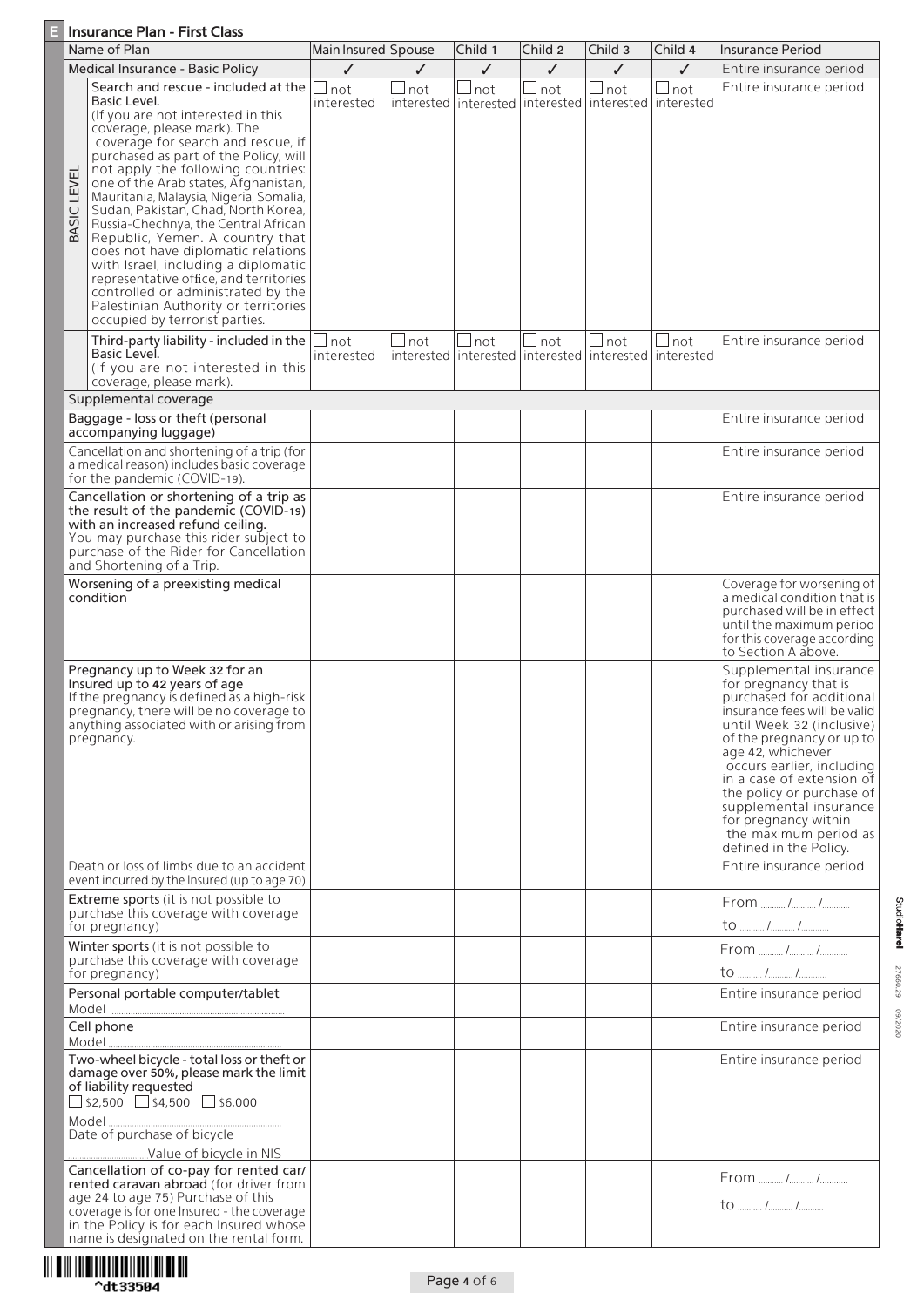#### **Information for the Insurance Applicant**

- 1. Please note: The Company reserves the right to update from time to time the destinations for which it is not possible to purchase overseas travel insurance. These destination are published on the Company website at: https://www.harel-group.co.il/Insurance/travel/join/Pages/join.aspx.
- 2. Rider for Worsening of a Preexisting Medical Condition ("Rider for Worsening") the maximum period for the rider is as specified in the terms of the Policy
- 3. The insurance policy does not cover medical expenses abroad that arise from anything associated with and/or arising from pregnancy, including pregnancy known of after joining the insurance and prior to the trip and the Insured did not update the insurer of it, unless the Insured purchased, for additional insurance fees, supplemental coverage for pregnancy.
- 4. If you chose to remove the coverage for search and rescue in the Basic Policy the Basic Policy will not include this coverage.
- 5. If you chose to remove the coverage for third-party liability in the Basic Policy the Basic Policy will not include this coverage.
- 6. Insofar that you asked to purchase coverages in addition to the Basic Policy, you may cancel each of the coverages at any time without the cancellation being contingent up cancellation of one or more of the other coverages you purchased together with the Basic Policy, and without cancellation of the coverage causing cancellation of a discount on the Basic Policy or on another coverage. This is with the exception of cancellation of a reduced price provided due to purchase of several different coverages, which were priced together in advance. In the case of cancellation of the Basic Policy, the additional coverages that accompanied the Basic Policy will also be cancelled.

### **Insured Declaration of Those Insured**

- 1. Travel in the framework of this proposal form is not to destinations specified on the Harel website as places for which it is impossible to purchase overseas travel insurance
- 2. I, the undersigned hereby request that Harel Insurance Company Ltd. (herein: the Insurer/the Company/Harel) insure me based on all the stated in this proposal.
	- a. The information included in this document is essential in order to accept you for the policies and for any other matter related to the policies and their handling. The Company and other companies in the Harel Group (Harel Investments in Insurance and Financial Services Ltd. and its subsidiaries) and/or anyone on their behalf will use it, including its processing, storage and use for any matter related to the policies and for other legitimate purposes, including by means of transferring the information to third parties that act on behalf of and for the Harel Group.
	- b. I hereby declare that all the answers for correct and full and that they are provided of my own free will.
	- c. The answers listed in the Health Condition Statement and any other information provided to the Company and the terms customary in the company for this matter will serve as basic terms of the insurance contract between you and the Company and will constitute an integral part therefore.
- 3. Agreement to Use of Information and Receipt of Advertising Material
	- a. Do you agree, beyond the requirements of the law or agreement, that the information included in this document, as well as additional information about me that is or will be possessed by other companies in the Harel Group (Harel Insurance Investments in Insurance and Financial Services Ltd. and its subsidiaries) will be used by the companies in the Harel Group and/or anyone on their behalf, including for any matter related to the other products and services of the companies in the Harel Group (in the field of insurance, long-term savings and finances) and in their marketing, including allowing the said companies to inform you of products and services, and also for the purpose of handling other policies and/or insurance, long-term savings and financing products that you hold, processing and storing the information, and also for additional uses associated with the above-said uses and required in order to complete them, and for other related legitimate purposes, including by means of transferring the information to third parties acting on behalf of and in the name of the Harel Group.  $\Box$  no  $\Box$  yes
	- b. We hereby inform you that there is a possibility that you will receive from the Company or from other companies in the Harel Group to which your details are provided (insofar as you consented to providing them with your details), marketing offers and advertising materials about products and services of the Company and/or the companies in the Harel Group, as relevant, by means of fax, email, an automatic dialing system or short message service (SMS) texts. If you do not agree to receive marketing proposals and advertising materials as said, you may give notice of your refusal or change your previous choice at any time by means of the "Form for Not Receiving Advertising and Marketing Proposals" that is available to you on the Company website at www.hrl.co.il/pirsum or by written request to the address: Harel House, Health Division, Personal Overseas and Foreign Resident Health Division, 3 Abba Hillel, P.O. Box 1951, Ramat Gan 5211802, or by telephone request at 03-7547777. Further information about the privacy policy of the institutional bodies in the Harel Group can be found on the website of the Group at www.harel-group.co.il
- 4. I hereby confirm that I received essential information regarding the insurance, which included, at the very least, a description of the main elements of the coverage, the insurance premium, the insurance period, the main insurance amounts and the main limitations of liability, and regarding my possibility of obtaining full details about them.
- I hereby confirm that as part of the process of joining the Policy and as part of the underwriting process, the Company may require that I purchase, for extra cost, supplementary insurance for worsening of a preexisting medical condition, with regard to one or more of the travelers on the Proposal Form, and this as a precondition for acceptance to the insurance plan.

6. Internet interface for locating insurance products -

The Capital Market Authority has created a secured internet website which enables you to view in a concentrated manner your insurance products from all insurance companies in Israel, thus based on data we deliver to them. If you do not wish for us to deliver the data, you must contact our company. If you do not wish for us to deliver your information to the Capital Market Authority as aforementioned, you can sign the request below not to deliver the information, or fill out the correct form at the company's website www harel-group co.il Be advised, failure to deliver the information will prevent you from viewing on the secured website all of your insurance products from all insurance companies in Israel in a concentrated manner. You have the option of signing below a request not to deliver the information. Please note that when filed, the request to remove information as aforementioned will apply to current as well as future policies. Therefore, if you have announced in the past that you do not wish for information to be delivered, then information will as well not be delivered vis-à-vis this policy.

 $\Box$  Request to remove information from the internet interface for locating insurance products: with my signature below, I hereby confirm that I do not wish for you to deliver the information regarding my insurance products managed by your company to the Capital Market Authority. I am aware that failure to deliver the information as per my request will prevent me from viewing on the Capital Market Authority's secured website information regarding my insurance products being managed by your company.

|                                                | Date |       | Name of Insured | Identity number |  |  |  |  |  |  | Signature |
|------------------------------------------------|------|-------|-----------------|-----------------|--|--|--|--|--|--|-----------|
| Main Insured                                   |      |       |                 |                 |  |  |  |  |  |  |           |
| Spouse                                         |      |       |                 |                 |  |  |  |  |  |  |           |
| Child over the age of 18                       |      |       |                 |                 |  |  |  |  |  |  |           |
| Child over the age of 18                       |      |       |                 |                 |  |  |  |  |  |  |           |
| Child over the age of 18                       |      |       |                 |                 |  |  |  |  |  |  |           |
| Child over the age of 18                       |      |       |                 |                 |  |  |  |  |  |  |           |
| Witness to the signature (the insurance agent) |      |       |                 |                 |  |  |  |  |  |  |           |
| Date:                                          |      | Name: |                 |                 |  |  |  |  |  |  |           |
|                                                |      |       |                 |                 |  |  |  |  |  |  |           |